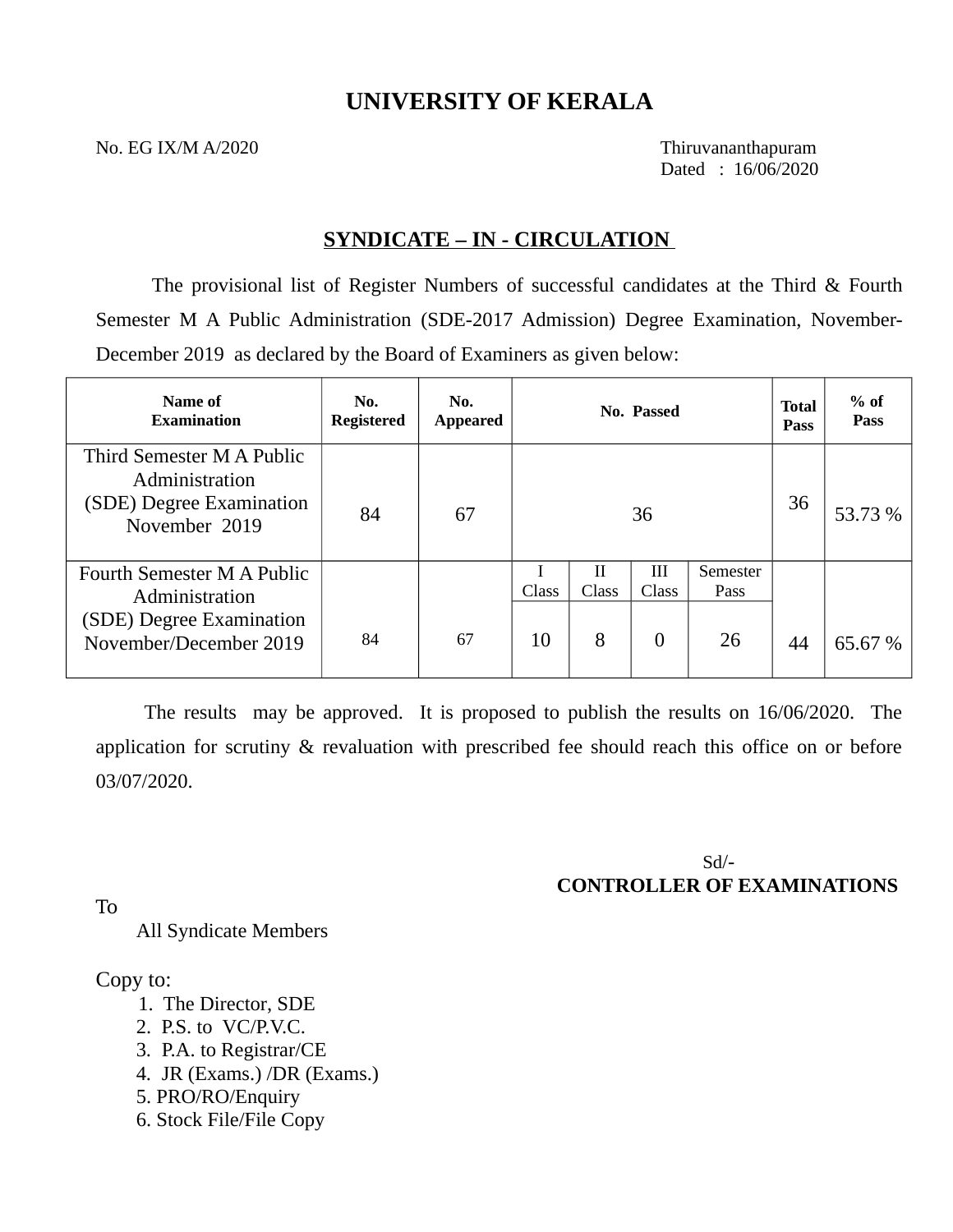## **College Code:03**

# **Govt. Arts College, Thiruvananthapuram**

### **M.A.-Public Administration (833)**

| <b>ALL PASS</b>        |           |             |             |             |
|------------------------|-----------|-------------|-------------|-------------|
| 833171005              | 1007      | 1012        | 1014        | 1015        |
| 1022                   | 1028      | 1032        | 1034        | 1036        |
| 1038                   | 1042      | 1047        | 1054        | 1056        |
| 1057                   | 1058      | 1061        | 1062        | 1082        |
| 1086                   | 1092      | 1094        | 1108        | 1127        |
| 1129                   | 1130      | 1132        | 1133        | 1139        |
| 1142                   |           |             |             |             |
| <b>PASSED IN PARTS</b> |           |             |             |             |
| 833171030(1,2,4)       | 1033(1,2) | 1049(1,2,4) | 1052(1,3,4) | 1053(1,2)   |
| 1065(1,2,4)            | 1066(2)   | 1067(1,2,4) | 1071(2,4)   | 1076(1,2)   |
| 1087(1,2,4)            | 1089(1,2) | 1098(1,2,4) | 1099(1,2)   | 1101(1,2)   |
| 1106(1,2,4)            | 1115(1)   | 1120(1,2)   | 1125(1,2)   | 1126(1,2,4) |
| 1138(1)                | 1144(1,2) | 1146(1,2,3) | 1150(1,2)   |             |
|                        |           |             |             |             |

**College Code:32**

# **T. K. M. College of Arts & Science, Kollam**

## **M.A.-Public Administration (833)**

| ALL PASS<br>833171046                      | 1118        |
|--------------------------------------------|-------------|
| <b>PASSED IN PARTS</b><br>833171045(1,2,4) | 1095(1,2,4) |

**College Code:46**

# **S. D. College, Alappuzha**

## **M.A.-Public Administration (833)**

ALL PASS 833171021

## PASSED IN PARTS

No Eligible Students

**College Code:56**

# **N. S. S. College, Pandalam**

## **M.A.-Public Administration (833)**

ALL PASS 833171116 1140

## PASSED IN PARTS

No Eligible Students

University Buildings<br>Trivandrum

sd/- CONTROLLER OF EXAMINATIONS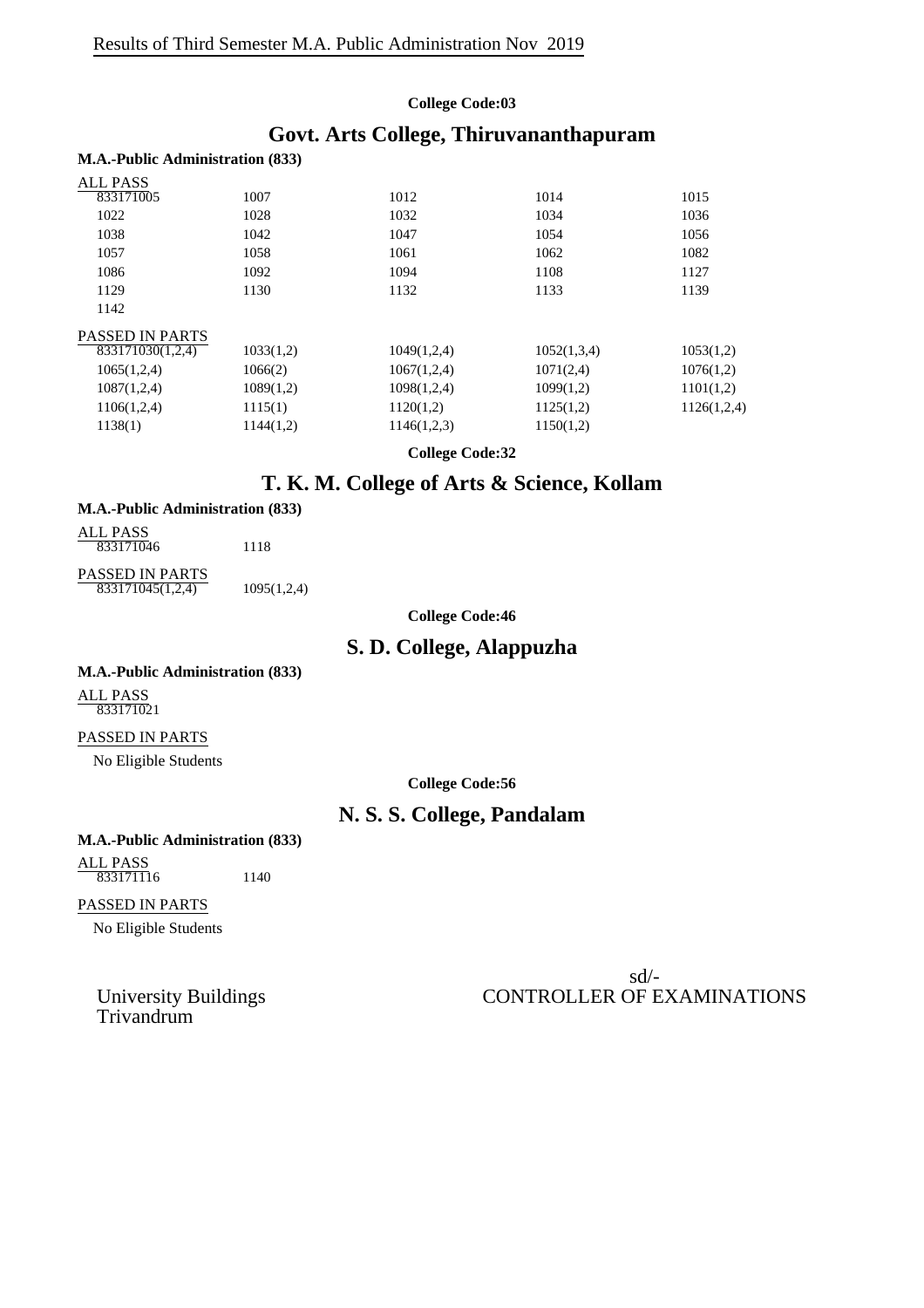#### **College Code:03**

## **Govt. Arts College, Thiruvananthapuram**

| <b>FIRST CLASS</b>     |                 |                 |                 |                 |
|------------------------|-----------------|-----------------|-----------------|-----------------|
| 833171007              | 1022            | 1038            | 1042            | 1054            |
| 1082                   | 1092            | 1139            |                 |                 |
| <b>SECOND CLASS</b>    |                 |                 |                 |                 |
| 833171014              | 1028            | 1036            | 1062            | 1127            |
| 1133                   | 1142            |                 |                 |                 |
| THIRD CLASS            |                 |                 |                 |                 |
| No Eligible Students   |                 |                 |                 |                 |
| <b>SEMESTER PASS</b>   |                 |                 |                 |                 |
| 833171005              | 1007            | 1012            | 1014            | 1015            |
| 1022                   | 1028            | 1030            | 1032            | 1033            |
| 1034                   | 1036            | 1038            | 1042            | 1047            |
| 1052                   | 1053            | 1054            | 1056            | 1057            |
| 1061                   | 1062            | 1067            | 1071            | 1082            |
| 1086                   | 1092            | 1094            | 1103            | 1106            |
| 1126                   | 1127            | 1129            | 1130            | 1133            |
| 1139                   | 1142            | 1150            |                 |                 |
| <b>PASSED IN PARTS</b> |                 |                 |                 |                 |
| 833171027(5,6)         | 1049(2,3,4,5,6) | 1058(1,2,4,5,6) | 1065(2,3,4,5,6) | 1066(5)         |
| 1078(6)                | 1087(3,4,5)     | 1089(5)         | 1098(2,3,4,5)   | 1099(5)         |
| 1108(5,6)              | 1115(3,4,5)     | 1120(2,3,6)     | 1125(3,4,5,6)   | 1132(1,2,3,5,6) |
| 1138(4)                | 1144(1,3,4,5,6) | 1146(1,3,4,6)   |                 |                 |
|                        |                 |                 |                 |                 |

#### **M.A.-Public Administration (833)**

**College Code:32**

## **T. K. M. College of Arts & Science, Kollam**

#### **M.A.-Public Administration (833)**

FIRST CLASS 833171118

#### SECOND CLASS

No Eligible Students THIRD CLASS

No Eligible Students SEMESTER PASS 833171045 1095 1118

PASSED IN PARTS

833171046(5,6)

**College Code:46**

# **S. D. College, Alappuzha**

**M.A.-Public Administration (833)** FIRST CLASS No Eligible Students SECOND CLASS No Eligible Students THIRD CLASS No Eligible Students SEMESTER PASS PASSED IN PARTS 833171021